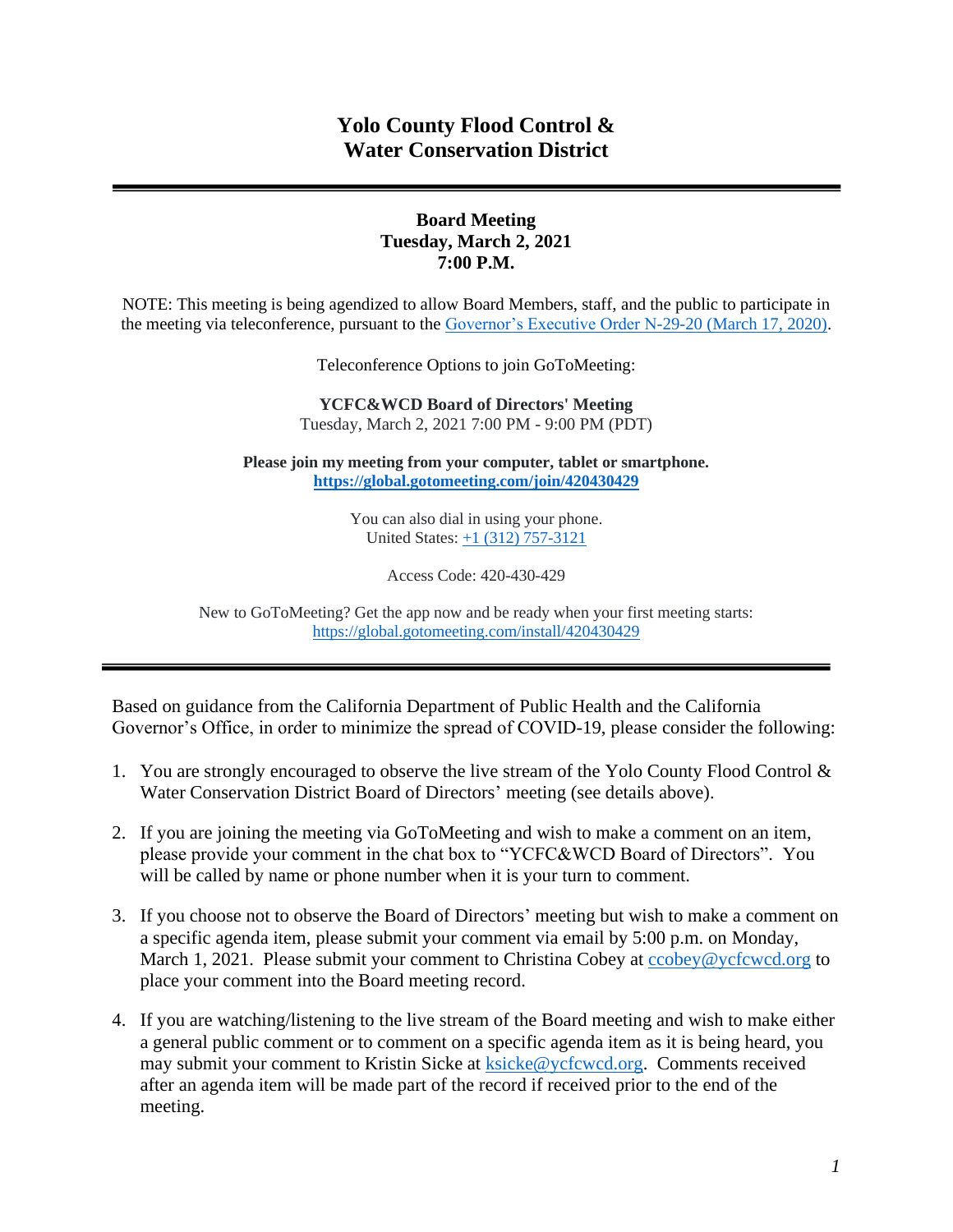Public documents relating to any open session item listed on this agenda that are distributed to all or a majority of the members of the Board of Directors less than 72 hours before the meeting are available for public inspection by scheduling an appointment with Christina Cobey at (530) 662- 0265 or [ccobey@ycfcwcd.org](mailto:ccobey@ycfcwcd.org)*.* 

In compliance with the Americans with Disabilities Act, if you have a disability and need a disability-related modification or accommodation to participate in this meeting please contact Christina Cobey. Requests should be made as early as possible, and at least one full business day before the start of the meeting.

# **AGENDA**

| 7:00 | 1. | Consideration: Adoption of the February 2, 2021 Regular Board Meeting<br><b>Minutes</b>                                                                                                                                                                                                                                                                |
|------|----|--------------------------------------------------------------------------------------------------------------------------------------------------------------------------------------------------------------------------------------------------------------------------------------------------------------------------------------------------------|
| 7:02 | 2. | Open forum (Limited to five minutes): Guest introductions, unscheduled<br>appearances, opportunity for public comment on non-agenda items                                                                                                                                                                                                              |
| 7:07 | 3. | Consideration: Adding Items to the Posted Agenda<br>In order to add an item to the agenda, it must fit one of the following categories:<br>a) A majority determination that an emergency (as defined by the<br>Brown Act) exists; or<br>A 4/5ths determination that the need to take action that arose<br>b)<br>subsequent to the agenda being posted. |
| 7:10 | 4. | Consideration: Public Hearing on Proposed Adoption of 2020 Agricultural<br>Water Management Plan                                                                                                                                                                                                                                                       |
| 7:20 | 5. | Consideration: Resolution 21.03 Approving the Application to the USBR for<br>the WaterSMART Grant Program                                                                                                                                                                                                                                              |
| 7:25 | 6. | Consideration: Update on Financing Opportunities and Review of District's<br>Draft Debt Policy                                                                                                                                                                                                                                                         |
| 7:35 | 7. | Directors' Reports: Report on meetings and conferences attended during the<br>prior month on behalf of the District                                                                                                                                                                                                                                    |
| 7:40 | 8. | Attorney's Report: Report on legal matters of concern to the District                                                                                                                                                                                                                                                                                  |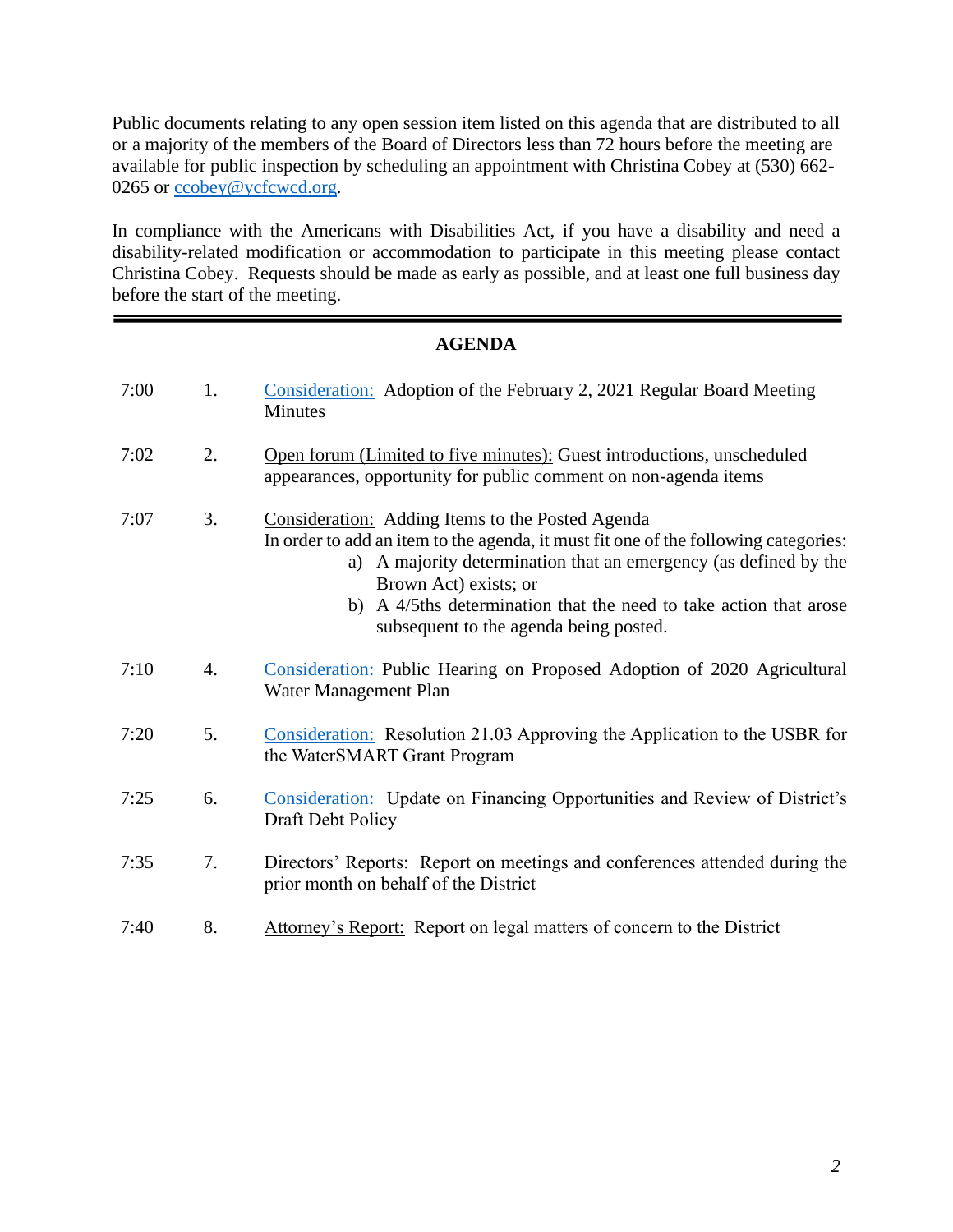- 7:45 9. General Manager's Report: Report regarding current general activities and projects of the District
	- a) Operations, Maintenance, and Water Conditions
	- b) Financial Report
	- c) Capital Improvement Program
	- d) YSGA Update
	- e) General Activities
	- f) Upcoming Events
- 8:00 10. General Discussion: Opportunity for clarification or additional information request
- 8:05 11. Consideration: Consider the approval and the payment of bills
- 8:10 12. Closed Session: Public Employment Appointment (Government Code § 54954.5(e) and 54957) Title: General Manager
- 8:40 13. Closed Session: Public Employee Performance Evaluation (Government Code § 54954.5(e) and 54957) Title: General Manager
- 8:45 14. Closed Session Report: Report action and vote, if any taken, in Closed Session
- 8:50 15. Adjourn

The public may address the Board concerning an agenda item either before or during the Board's consideration of that agenda item. Public comment on items within the Board's jurisdiction is welcome, subject to reasonable time limits for each speaker. Upon request, agenda items may be moved up to accommodate those in attendance wishing to address that item. Times listed for consideration of agenda items are approximate only. The Board may consider any agenda item at any time during the Board meeting.

I declare that the foregoing agenda was posted at the office of the Yolo County Flood Control & Water Conservation District, 34274 State Highway 16, Woodland, CA on February 26, 2021.

By: \_\_\_\_\_\_\_\_\_\_\_\_\_\_\_\_\_\_\_\_\_\_\_\_\_\_\_\_\_\_\_\_\_\_\_

Christina Cobey, Administrative Assistant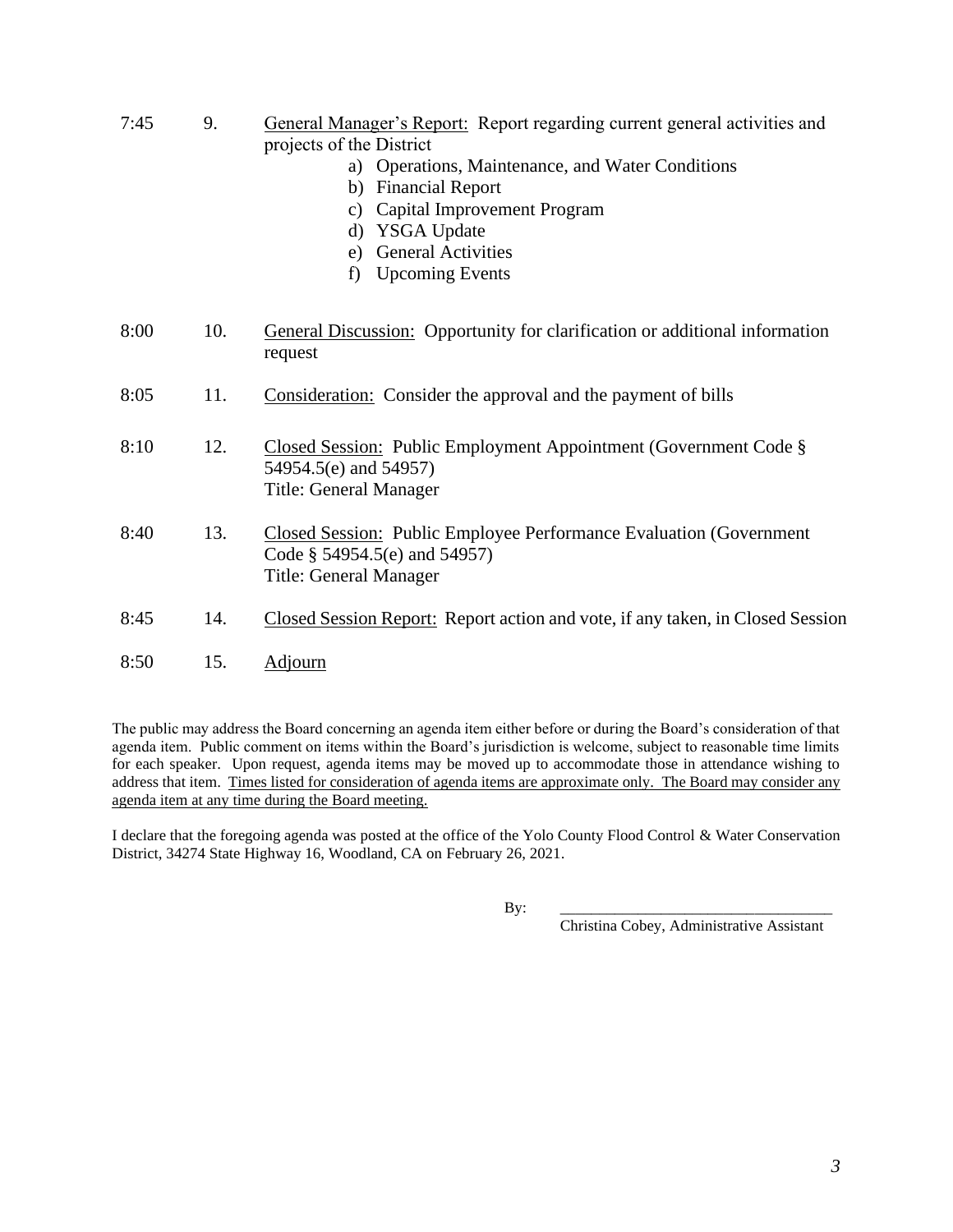# YOLO COUNTY FLOOD CONTROL & WATER CONSERVATION DISTRICT

#### AGENDA REPORT

# MEETING DATE: March 2, 2021 ITEM #: 1

<span id="page-3-0"></span>SUBJECT: Consideration: Adoption of the February 2, 2021 Regular Board Meeting **Minutes** 

INITIATED OR  $\begin{array}{ccc} \text{I} & \text{IBOARD} \\ \text{I} & \text{I} & \text{BOARD} \end{array}$ REQUESTED BY: [X] STAFF APPROVED BY: Tim O'Halloran [ ] OTHER

ATTACHMENT [X] YES [ ] NO [ ] INFORMATION

 [ ] DIRECTION [X] ACTION: [X] MOTION [ ] RESOLUTION

#### **BACKGROUND:**

Pursuant to Section 54957.5 of the Brown Act, copies of the draft minutes are available to the public on the District's website and at the District office prior to their approval.

Staff request the Directors call the Yolo County Flood Control & Water Conservation District (District) office if a correction is needed to be made to the draft minutes to clarify a substantial point or to correct content. Staff will then have time to make the appropriate change(s) and submit the revised draft for review to the Board and the public at the Board meeting.

#### **RECOMMENDATION:**

District staff recommend the adoption of the attached minutes with any corrections.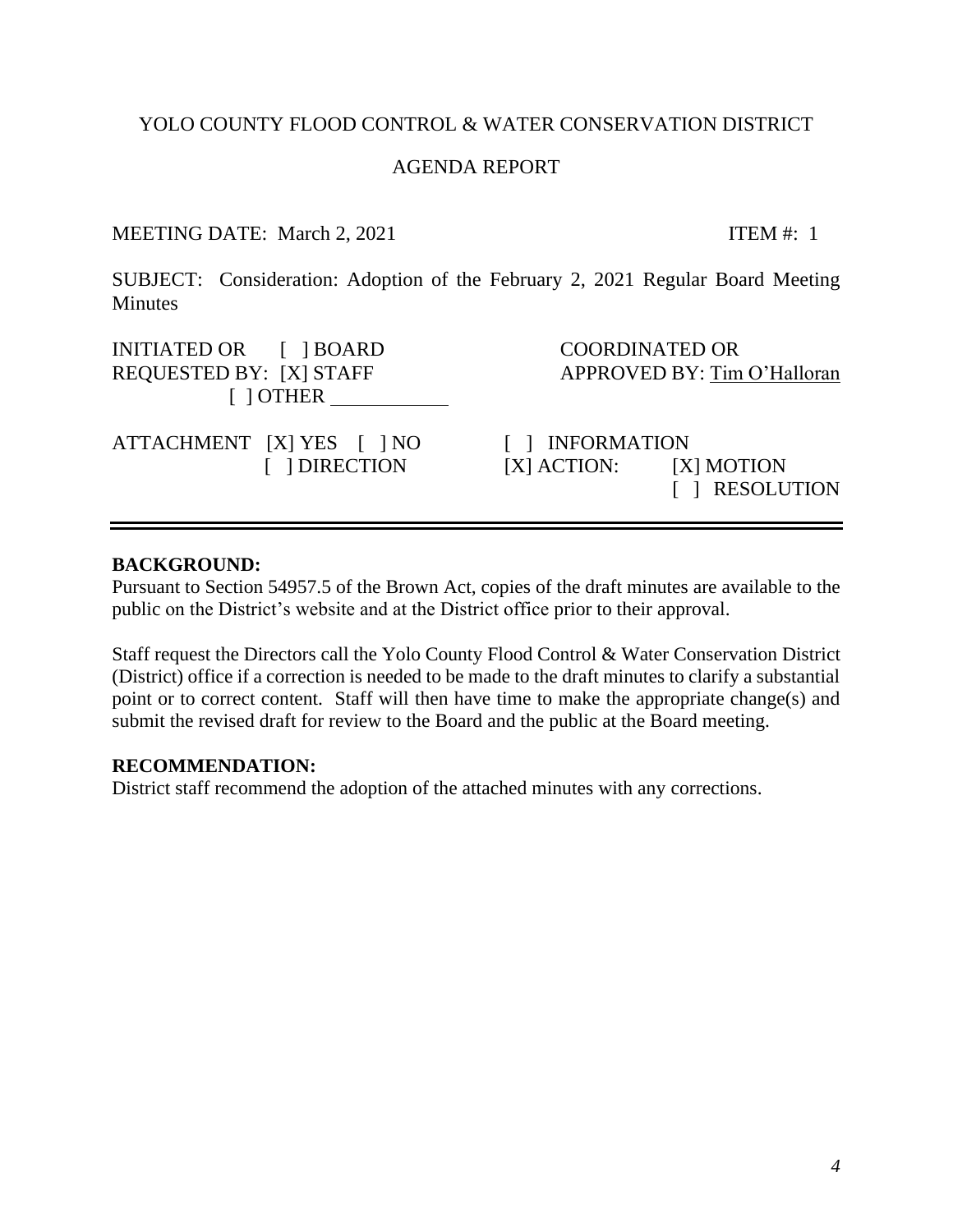

**FLOOD CONTROL & WATER CONSERVATION DISTRICT** 

# **BOARD MEETING MINUTES Tuesday, February 2, 2021 7:00 PM**

**YCFC&WCD Offices 34274 State Highway 16 EXECUTE:** Woodland, CA 95695

Due to the threat of COVID-19 and pursuant to the [Governor's Executive Order N-29-20 \(March](https://www.gov.ca.gov/wp-content/uploads/2020/03/3.17.20-N-29-20-EO.pdf)  [17, 2020\),](https://www.gov.ca.gov/wp-content/uploads/2020/03/3.17.20-N-29-20-EO.pdf) the regular meeting of the Board of Directors of the Yolo County Flood Control & Water Conservation District (District) was agendized to allow Board members, staff, and the public to participate in the meeting via teleconference. The meeting was held at 7:00 p.m. on Tuesday, February 2, 2021 remotely via GoToMeeting. Chair Rominger convened the meeting. The following people were remotely in attendance:

District Board Jim Mayer Tom Barth (in attendance at the District Boardroom) Mary Kimball Bruce Rominger, Chair Erik Vink

District Staff

Tim O'Halloran, General Manager (in attendance at the District Boardroom) Max Stevenson, Assistant General Manager Kristin Sicke, Assistant General Manager (in attendance at the District Boardroom) Jennifer Reed, Project Manager (in attendance at the District Boardroom) Andrew Ramos, Legal Counsel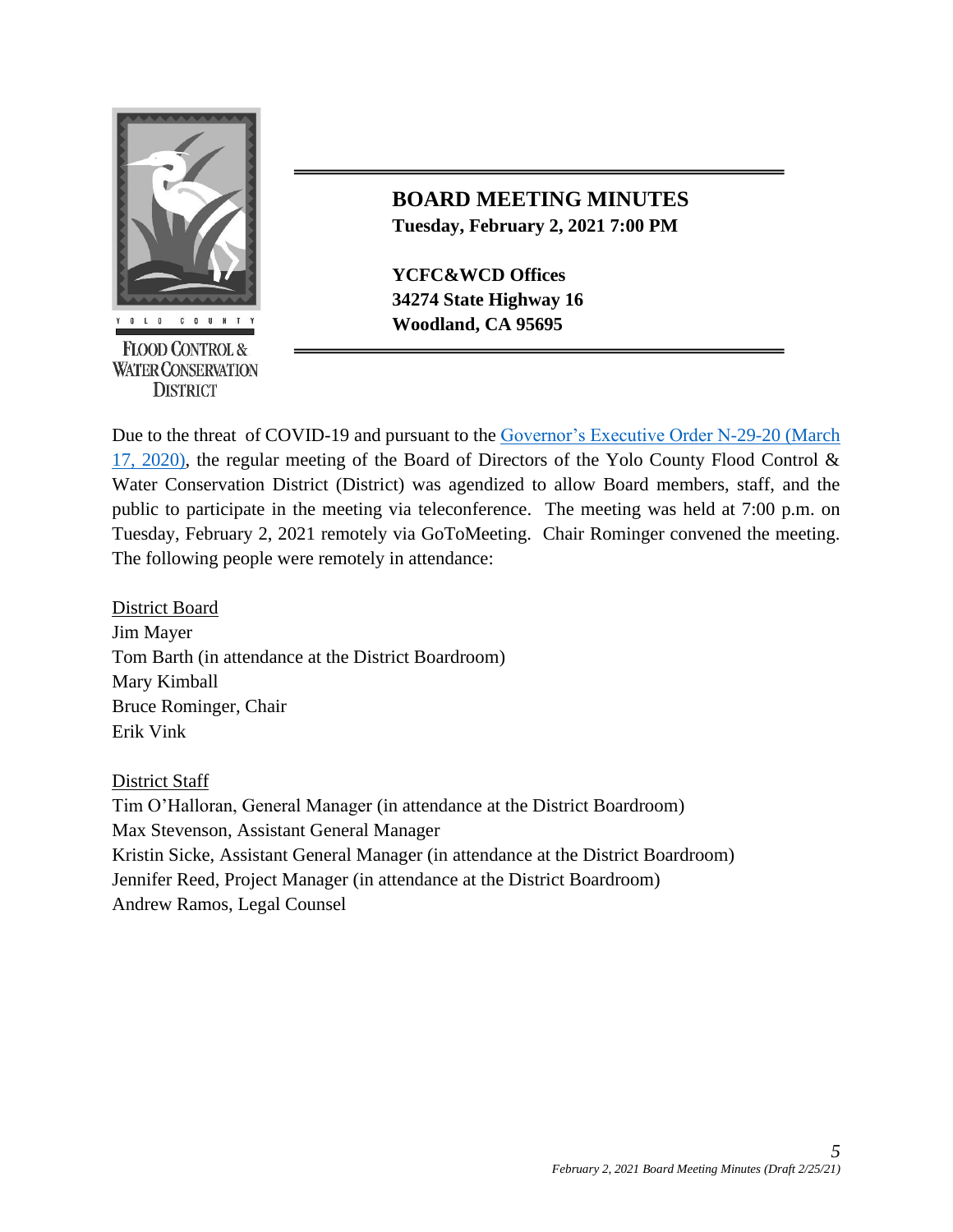Members of the Public Christy Barton Matt Keasling Elisa Sabatini Jason Smith Michael Smith Justin Stein Heidi Tschudin John Taylor Jeanette Wrysinski

#### **1. CONSIDERATION: Approval of Minutes**

**M/S/C** approved the minutes of the January 5, 2021 regular Board meeting as submitted. Ayes: Directors Barth, Kimball, Mayer, Rominger, and Vink Noes: None Absent: None Abstain: None

#### **2. OPEN FORUM**

General Manager O'Halloran was recognized as California Irrigation Institute's 2021 Irrigation Person of the Year.

#### **3. CONSIDERATION: Adding Items to the Posted Agenda**

There were no changes made to the agenda.

#### **4. CONSIDERATION: Adoption of Resolution 21.01 Declaring Official Intent to Reimburse Certain Expenditures from Bond Proceeds**

General Manager O'Halloran provided a brief update on the District's consideration of financing opportunities for long-term capital projects. He informed the Board that similar to the Moore Siphon Emergency Repair and Replacement Project, the District would need to formally declare the intention to request reimbursement of expenditures related to the Indian Valley Reservoir Hydroelectric Rehabilitation Project. O'Halloran stated that Resolution 21.01 was being presented to the Directors to formally memorialize the declaration and assist with the process of soliciting reimbursement financing. Additionally, O'Halloran and Assistant General Manager Sicke discussed the intention to propose a suite of District projects to the Board at the March 2021 Board meeting to be considered for drawdown funding in the future.

District staff recommended adoption of Resolution 21.01 Declaring Official Intent to Reimburse Certain Expenditures from Bond Proceeds.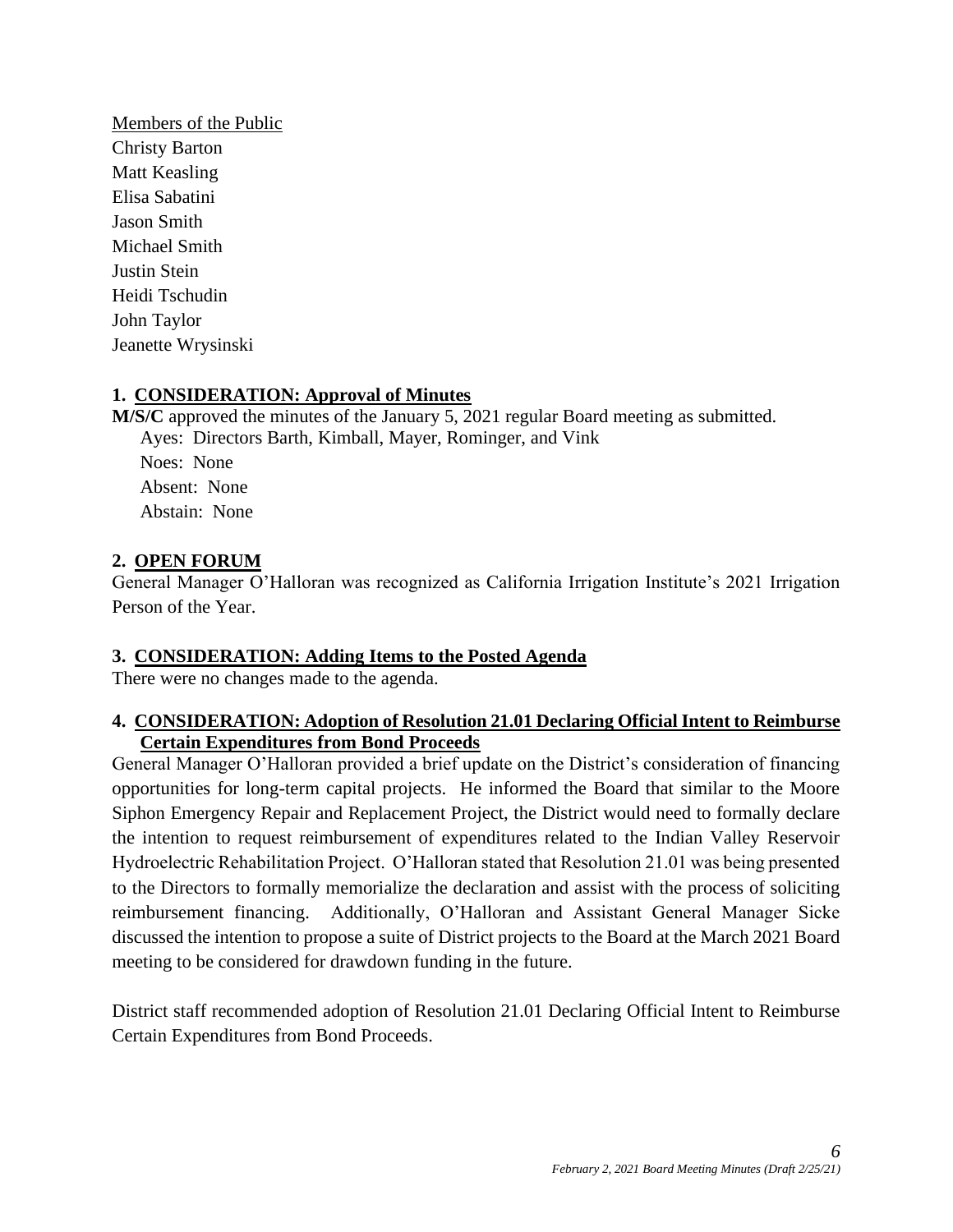**M/S/C** adopted Resolution 21.01 Declaring Official Intent to Reimburse Certain Expenditures from Bond Proceeds.

Ayes: Directors Barth, Kimball, Mayer, Rominger, and Vink Noes: None Absent: None Abstain: None

# **5. CONSIDERATION: Teichert-Shifler Draft Environmental Impact Report (Moore Canal Relocation**

Assistant General Manager Stevenson reviewed the history of Teichert Aggregates (Teichert) plan to mine the Shifler property on County Road 94B, near the Stevens Bridge crossing of Cache Creek and the desire to consider alternative alignment options for the stretch of Moore Canal on Shifler's property. Stevenson presented on the alternatives discussed in the Draft Environmental Impact Report (DEIR) as part of the project and informed the Board of the DEIR comment deadline. Teichert is considering either maintaining the existing alignment and mining around the canal or moving the canal to the north or south of the existing location. Stevenson reported on the pros and cons of each alternative option for the Moore Canal: the primary concern for the northern alignment is bank stability; the primary concern for the southern alignment is that the canal would be twice as long with a very shallow grade and potentially cause sediment accumulation and maintenance issues; and the primary concern for the existing canal alignment would be "highlining" the canal and potentially experiencing erosion of the mining banks during storm events.

Stevenson provided a summary of potential comments for the Board's review and for District management to submit as part of the DEIR process. Additionally, Stevenson recognized the need to continue to engage with Teichert and to schedule meetings in the near future to assist Teichert in the DEIR and project development process.

Chair Rominger informed the Board that Director Kimball and he participated in a discussion with Teichert as part of the Infrastructure Committee.

Kimball stressed the importance of this decision and thanked Stevenson for the very detailed report. She appreciated all of his time, effort, thought, and preparation as part of the report. Kimball recalled her first introduction to this project while she was on the Yolo County Planning Commission: it is a big deal for the County and Teichert and it's important for jobs. She continued to state the importance for the District to stay whole when considering this project and the impacts to the District's long-term operations. There does not appear to be an easy decision at this point so it will require future consideration and evaluation.

Legal Counsel Ramos reported that long-term endowments are things that have been used in conservation agreements, which could apply to this project.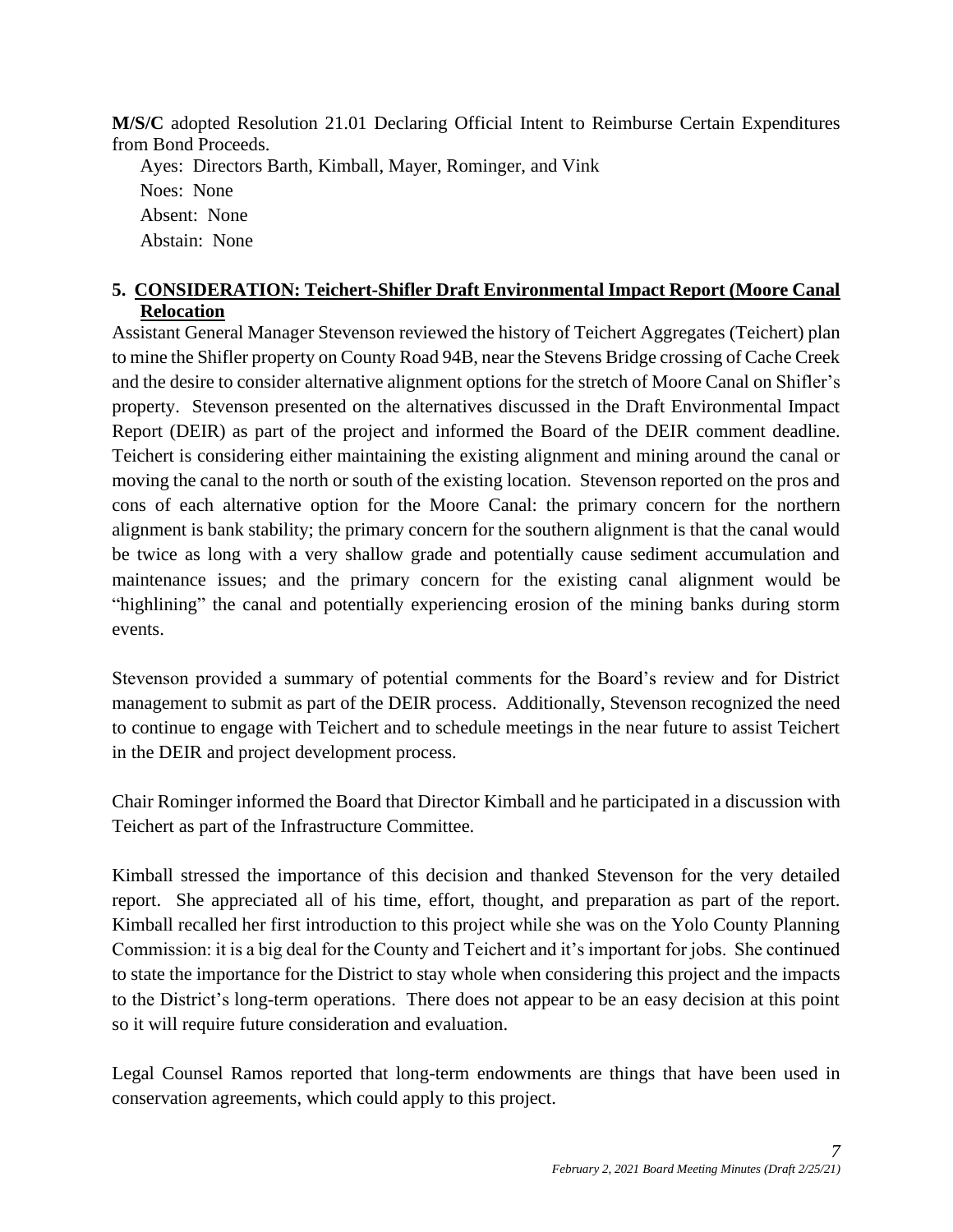Rominger reiterated that there does not appear to currently be a good solution for the District's infrastructure and duty to protect future generations.

Director Barth commented on his appreciation for all the hard work to get to this point and for Directors Rominger and Kimball's time in these discussions. He requested an opportunity for Teichert to comment on the project after the Directors speak, if desired. He also suggested that the Board stay focused on the DEIR comments and how those should be handled. Barth recommended the District consider additional environmental analysis as part of the draft DEIR process so that the District can feel more confident about making an informed decision prior to Teichert finalizing the EIR.

Director Vink also appreciated Rominger and Kimball's time on this effort. Vink stated that there seemed to be more than one workable option with analysis still needed. He recommended Stevenson's comment summary be submitted in the District's DEIR comment submission.

Teichert representative Jason Smith was having audio issues and could not verbally comment to the Board, but in the chat, he thanked the Board for their time and consideration. And he thanked the County for the robust environmental document.

County representative Elisa Sabatini also thanked the Board for their time and consideration in reviewing the project and submitting comments on the DEIR.

There was no formal motion by the Board, but there was informal agreement among the Directors to proceed with submitting comments to the County on the DEIR for Teichert's project.

# **6. DIRECTORS' REPORTS**

Director Mayer reported on participating in the meetings of the General Manager Recruitment and Personnel Committees. Director Kimball reported on participating in meetings of the Infrastructure and Personnel Committees. Chair Rominger reported on participating in meetings of the General Manager Recruitment and Infrastructure Committees.

# **7. ATTORNEY'S REPORTS**

Legal Counsel Ramos did not have anything to report.

# **8. GENERAL MANAGER'S REPORT**

General Manager O'Halloran provided reports on the following:

- a) Operations, Maintenance, and Water Conditions
- b) Financial Report Summary Highlights from the February 28, 2021 financial statements report were quickly reviewed, and the actual FY 2020/2021 Budget was compared to the projected FY 2020/2021 Budget.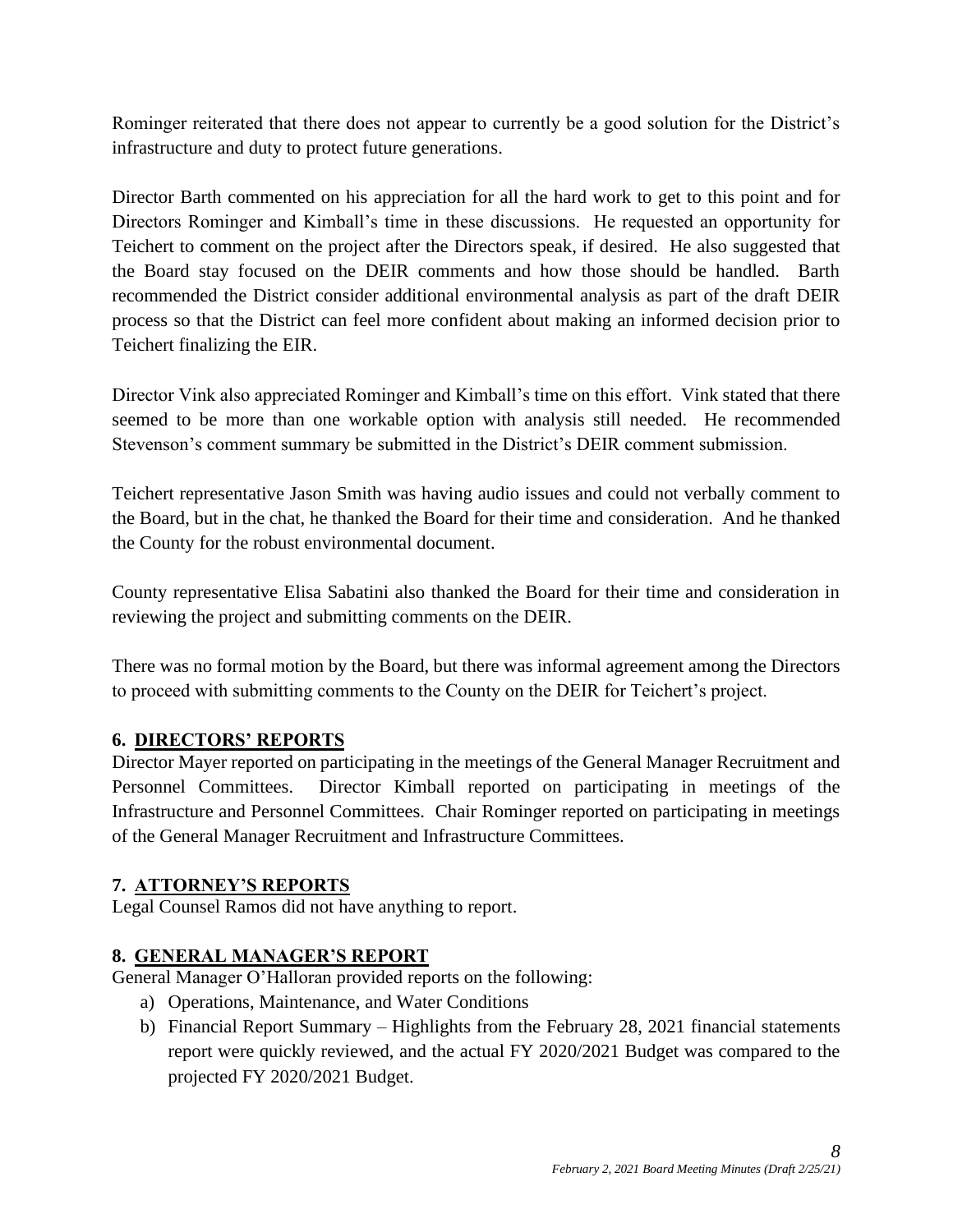- c) Capital Improvement Program Review of upcoming capital jobs (discussion of financing opportunities would be presented at a future Board meeting after meeting with the Infrastructure Committee).
- d) YSGA Update Assistant General Manager Sicke provided an update on recent YSGA meetings and GSP-related tasks.
- e) General Activities A list of outreach activities and projects both in-house and coordinated with other agencies was reviewed.
- f) The following upcoming events were announced:
	- 1. February 3 and 17, and March 3: NCWA Dry Year Task Force Meetings (Microsoft Teams)
	- 2. February 3: YSGA Yolo and Colusa Subbasin Coordination (GoToMeeting)
	- 3. February 4: WRA Technical Committee Meeting (GoToMeeting)
	- 4. February 8: Roundtable of Regions IRWM/SGMA Webinar (Zoom)
	- 5. February 9: YSGA TAC Meeting #6 (GoToMeeting)
	- 6. February 10: FSY 2.0 Detention, Retention, and Infiltration Sites Project (Microsoft Teams)
	- 7. February 10: YSGA/WRA Executive Committee Meetings (GoToMeeting)
	- 8. February 11:Yolo Flood-MAR Strategies Discussion (Microsoft Teams)
	- 9. February 11: Yolo County Financial Oversight Committee (Zoom)
	- 10. February 16: YSGA Capay Valley MA Workshop (Zoom)
	- 11. February 17: Cache Creek Capacity Analysis Check-in (Conference Call)
	- 12. February 17: ACWA IRWM Subcommittee Meeting (Zoom)
	- 13. February 24: FSY 2.0 Executive Committee Meeting (Zoom)
	- 14. March 1-3: Yolo County Irrigated Lands Program (Zoom)
	- 15. March 2: YSGA Interbasin Coordination with NSV GSAs (Zoom)
	- 16. March 3: ACWA Groundwater Committee (Zoom)
	- 17. March 8: NCWA Groundwater Management Task Force (Microsoft Teams)
	- 18. March 15: YSGA/WRA Board of Directors' Meetings (GoToMeeting)

# **9. GENERAL DISCUSSION**

There was no general discussion.

# **10. CONSIDERATION: Payment of Bills**

**M/S/C** approved the following claims for payment – Yolo County Flood Control & Water Conservation District Checks # 059473-059490.

Ayes: Directors Barth, Kimball, Mayer, Rominger, and Vink

Noes: None

Absent: None

Abstain: None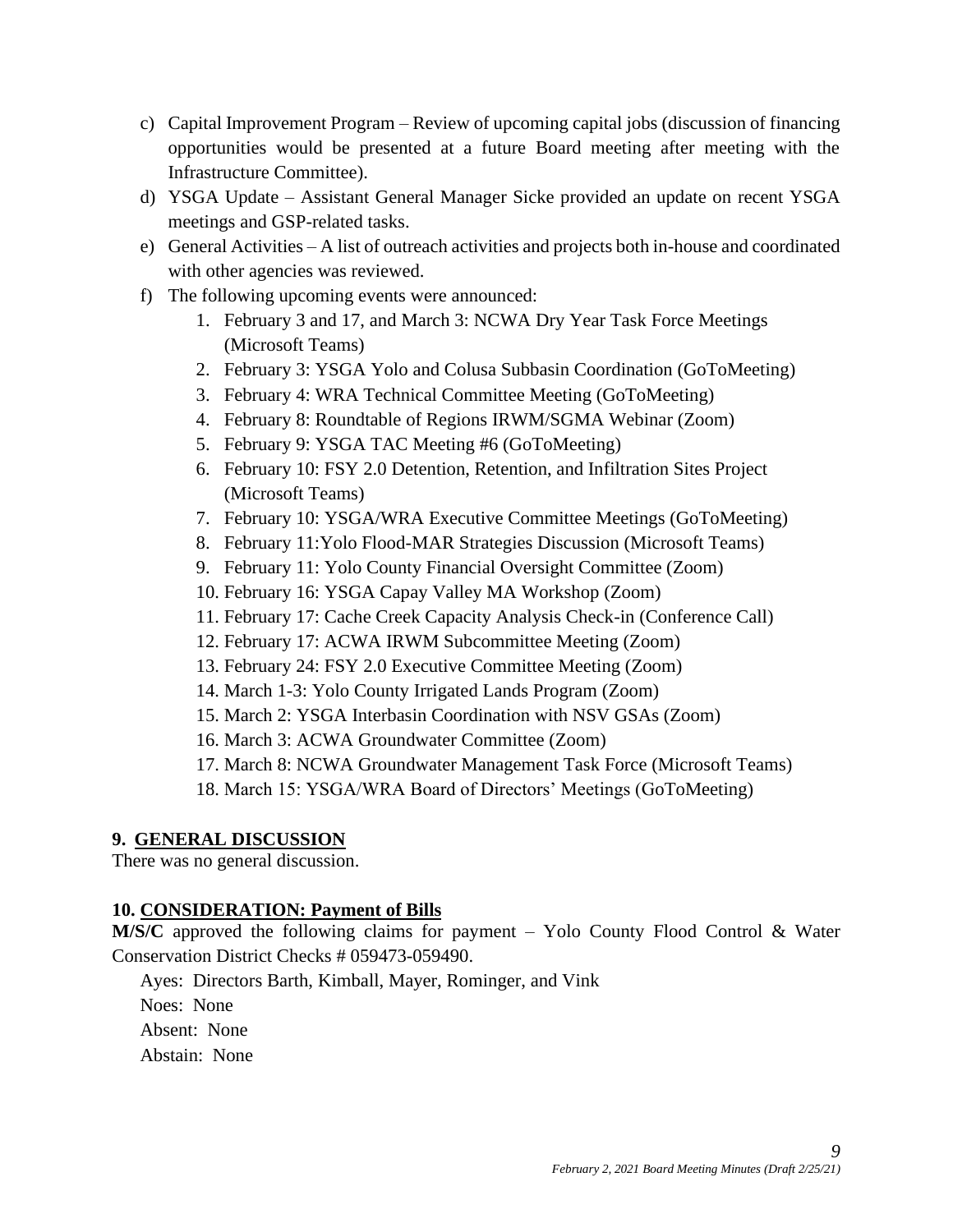#### **11. CLOSED SESSION**

Public Employment Appointment Title: General Manager (Government Code 54954.5(e) and 54957)

#### **12. CLOSED SESSION**

Public Employee Performance Evaluation Title: General Manager (Government Code 54954.5(e) and 54957)

#### **13. CLOSED SESSION REPORTS**

Chair Rominger reported that the Board of Directors, General Manager O'Halloran, Project Manager Reed, and Legal Counsel Ramos were in attendance during Closed Session Item 11 and the Board of Directors, General Manager O'Halloran, and Legal Counsel Ramos were in attendance during Closed Session Item 12, and that there was nothing to report at this time.

#### **14. ADJOURNMENT**

There being no further business to come before the Board, the meeting was adjourned.

ATTEST:

Bruce Rominger, Chair

\_\_\_\_\_\_\_\_\_\_\_\_\_\_\_\_\_\_\_\_\_\_\_\_\_\_\_\_\_\_\_

Tim O'Halloran, Secretary

\_\_\_\_\_\_\_\_\_\_\_\_\_\_\_\_\_\_\_\_\_\_\_\_\_\_\_\_\_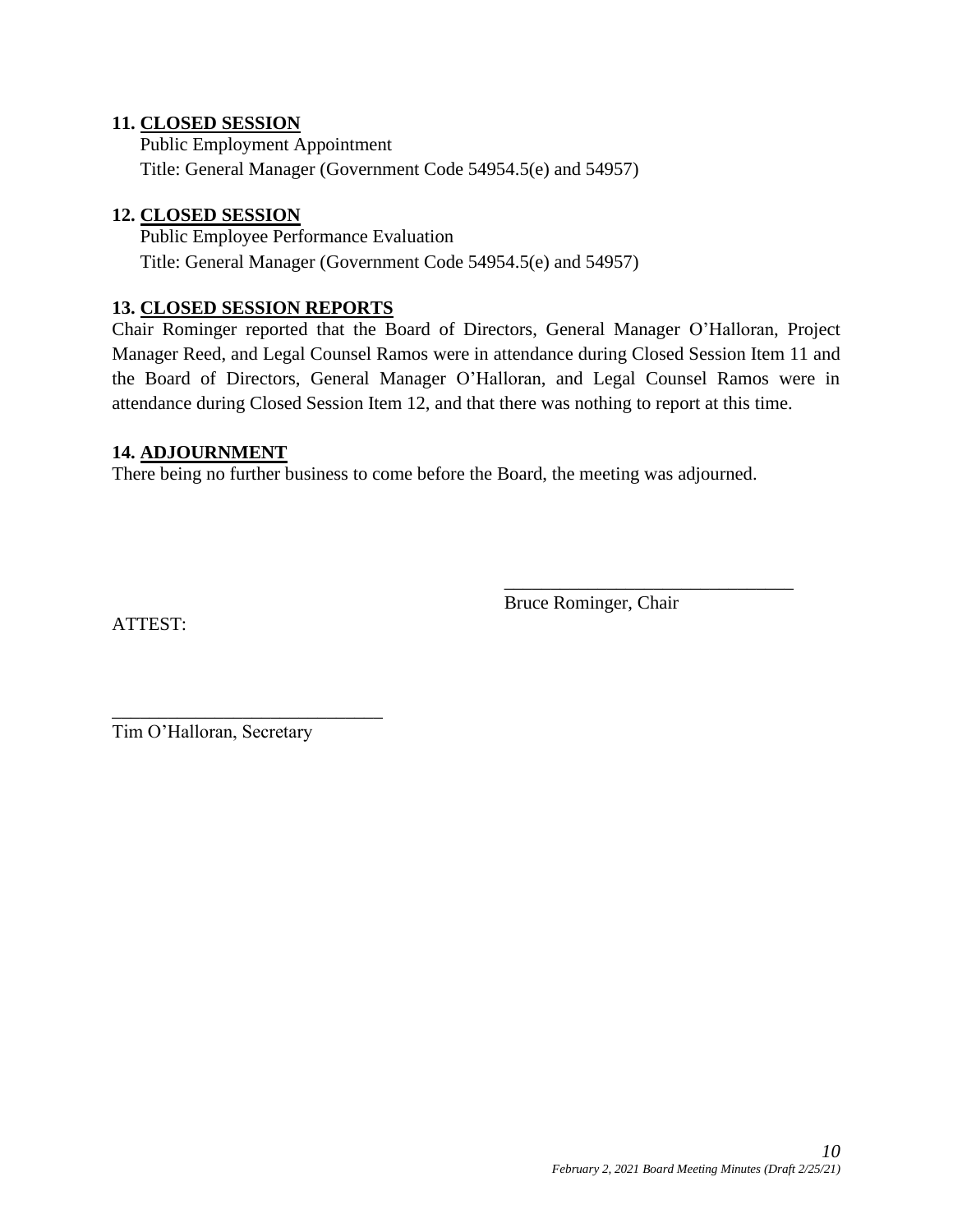# *11*

# YOLO COUNTY FLOOD CONTROL & WATER CONSERVATION DISTRICT

# AGENDA REPORT

MEETING DATE: March 2, 2021 ITEM #: 4

SUBJECT: Consideration: Public Hearing on Proposed Adoption of 2020 Agricultural Water Management Plan

INITIATED OR [ ] BOARD COORDINATED OR REQUESTED BY: [X] STAFF PREPARED BY: Max Stevenson

ATTACHMENT [X] YES [ ] NO [ ] INFORMATION

<span id="page-10-0"></span>[ ] OTHER APPROVED BY: Tim O'Halloran

 [ ] DIRECTION [X] ACTION: [ ] MOTION [X] RESOLUTION

# **BACKGROUND:**

The Board of Directors is required to hold a public hearing to receive and consider comments regarding the update to the District's Agricultural Water Management Plan (AWMP). A public hearing was set for 7:10 p.m. on March 2, 2021 as the time and date for the public hearing.

Notice of this hearing has been published as required by law; the notice included information that the draft 2020 AWMP was available on the District's website and that the Board would be considering adoption at the March Board meeting. Additionally, notices of intent have been submitted to the Cities, County, and Yolo County Farm Bureau. The draft 2020 AWMP can be found on the District's website at the following link: [http://www.ycfcwcd.org/reports\\_page\\_1.htm.](http://www.ycfcwcd.org/reports_page_1.htm)

# **RECOMMENDATION:**

District staff recommend the Board 1) consider any comments that may be provided at the public hearing and 2) adopt Resolution 21.02 Adopting the 2020 Agricultural Water Management Plan.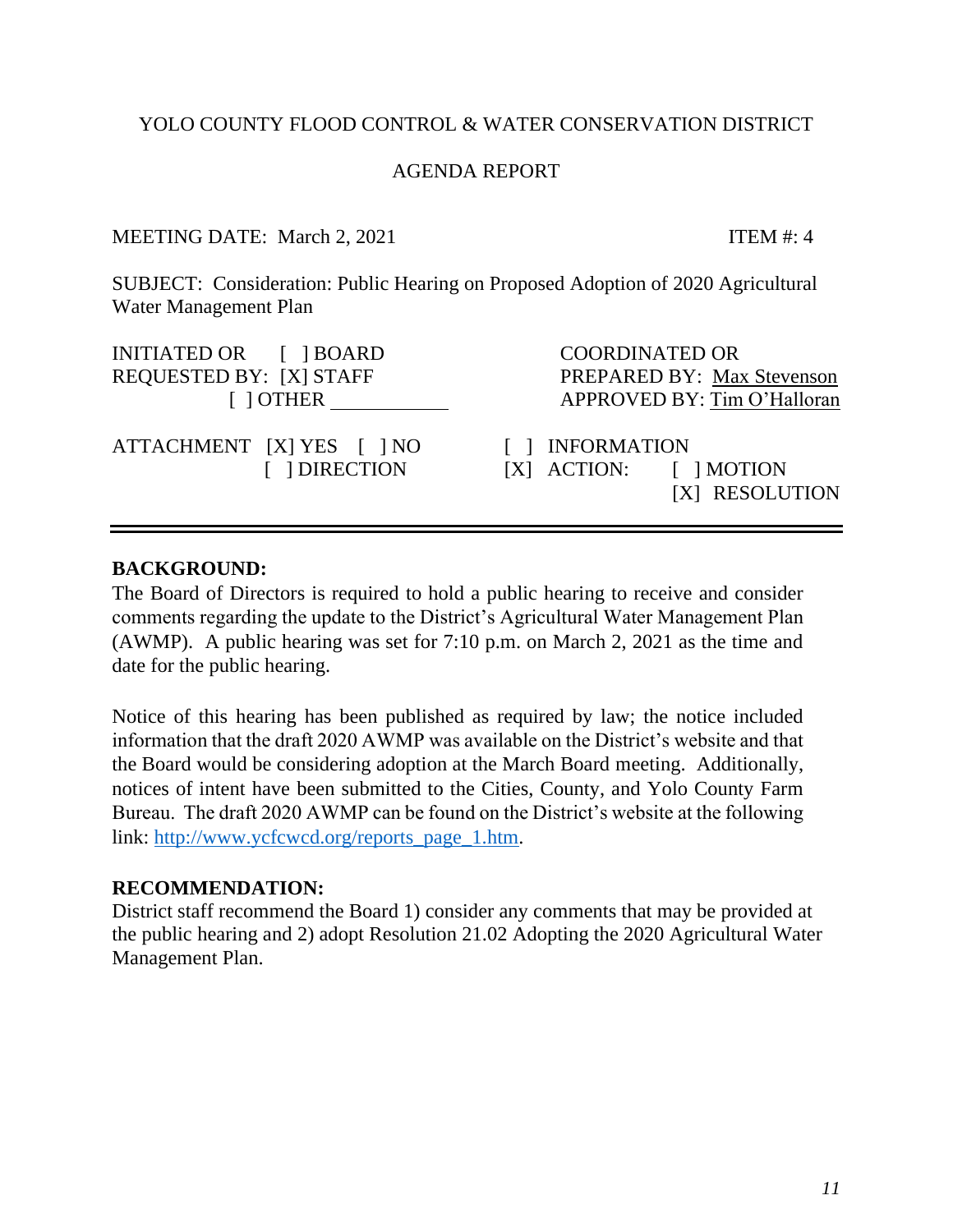#### **RESOLUTION NO. 21.02**

#### **A RESOLUTION OF THE BOARD OF DIRECTORS OF THE YOLO COUNTY FLOOD CONTROL AND WATER CONSERVATION DISTRICT ADOPTING THE 2020 AGRICULTURAL WATER MANAGEMENT PLAN**

**WHEREAS,** the Agricultural Water Management Planning Acts of 1986 and 2009 were enacted to address the need to evaluate and improve the efficiency of agricultural water management; and the 2018 Water Conservation Legislation (AB 1668 and SB 606) updated the 2009 Water Management Planning Act to more adequately address issues and to improve agricultural water suppliers' system management and evaluation; and

**WHEREAS,** the Yolo County Flood Control and Water Conservation District ("District") has updated its 2016 Agricultural Water Management Plan (AWMP) to comply with the requirements of SB X7-7, the Agricultural Water Management Planning Act, the Agricultural Water Measurement Regulation, and AB 1668 Water Management Planning; and

**WHEREAS,** the 2020 AWMP was prepared pursuant to California Water Code Section 10826, which satisfies California Water Code Sections 10820-10853 and California Code of Regulations; and

**WHEREAS,** the District has properly noticed the opportunity for public review and the time and place for a public hearing and adoption of the 2020 AWMP, which was held by the District's Board of Directors on March 2, 2021.

**NOW, THEREFORE, BE IT RESOLVED** by the Board of Directors of the Yolo County Flood Control and Water Conservation District that the 2020 Plan has been adopted.

**PASSED AND ADOPTED** by the Board of Directors of the District on the day of March 2, 2021, by the following vote:

AYES: NOES: ABSTAIN: ABSENT:

Signed and approved by me this 2nd day of March, 2021.

Bruce Rominger, Chair

\_\_\_\_\_\_\_\_\_\_\_\_\_\_\_\_\_\_\_\_\_\_\_\_\_\_\_

Attest:

Tim O'Halloran, Secretary

\_\_\_\_\_\_\_\_\_\_\_\_\_\_\_\_\_\_\_\_\_\_\_\_\_\_\_\_\_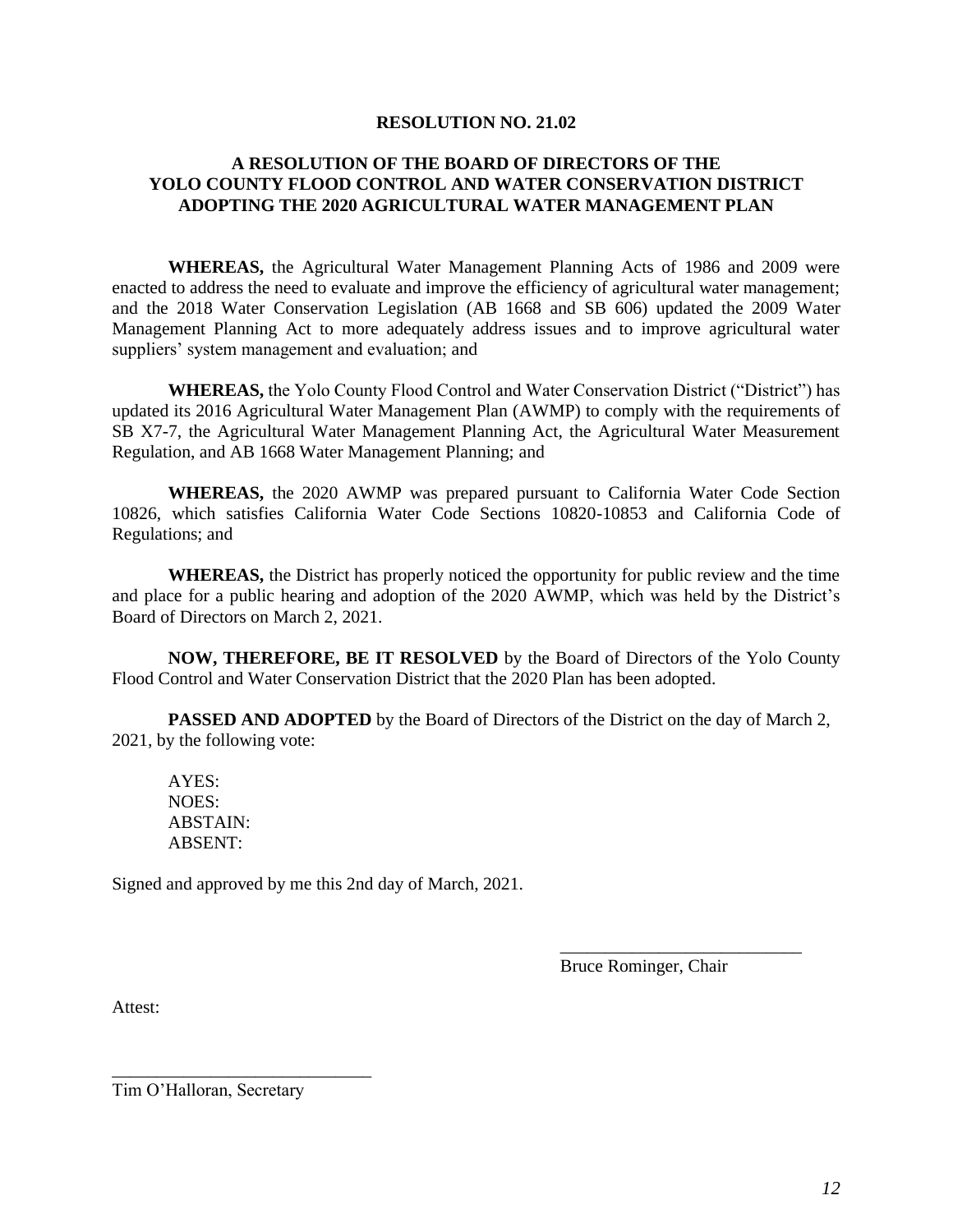# YOLO COUNTY FLOOD CONTROL & WATER CONSERVATION DISTRICT

# AGENDA REPORT

# MEETING DATE: March 2, 2021 ITEM #: 5

SUBJECT: Consideration: Adoption of Resolution 21.03 Approving the Application to the USBR for the WaterSMART Grant Program

INITIATED OR [ ] BOARD COORDINATED OR REQUESTED BY: [X] STAFF PREPARED BY: Kristin Sicke

ATTACHMENT [X] YES [ ] NO [ ] INFORMATION

<span id="page-12-0"></span>[ ] OTHER APPROVED BY: Tim O'Halloran

[ ] DIRECTION [X] ACTION: [ ] MOTION [X] RESOLUTION

# **BACKGROUND:**

The United States Bureau of Reclamation (USBR) WaterSMART (Sustain and Manage America's Resources for Tomorrow) Grant Program provides an opportunity for USBR to work collaboratively with states, tribes, and local entities as they plan for and implement actions to increase water supply through investments in modernizing existing infrastructure. In alignment with the District's continued efforts to modernize the canal system, District staff would like to take advantage of a recently published Notice of Funding Opportunity from the USBR for Small-Scale Water Efficiency Projects [\(https://www.usbr.gov/watersmart/\)](https://www.usbr.gov/watersmart/).

Staff are currently working on drafting an application to modernize up to six headgates within the canal system, which will cost around \$175,000 with approximately \$75,000 requested in USBR reimbursement. As part of the application package, USBR requires a resolution from the Board formally recognizing the application request and the desire to enter into a reimbursement arrangement.

# **RECOMMENDATION:**

District staff request that the Board approve Resolution 21.03 Approving the Application to the USBR for the WaterSMART Grant Program.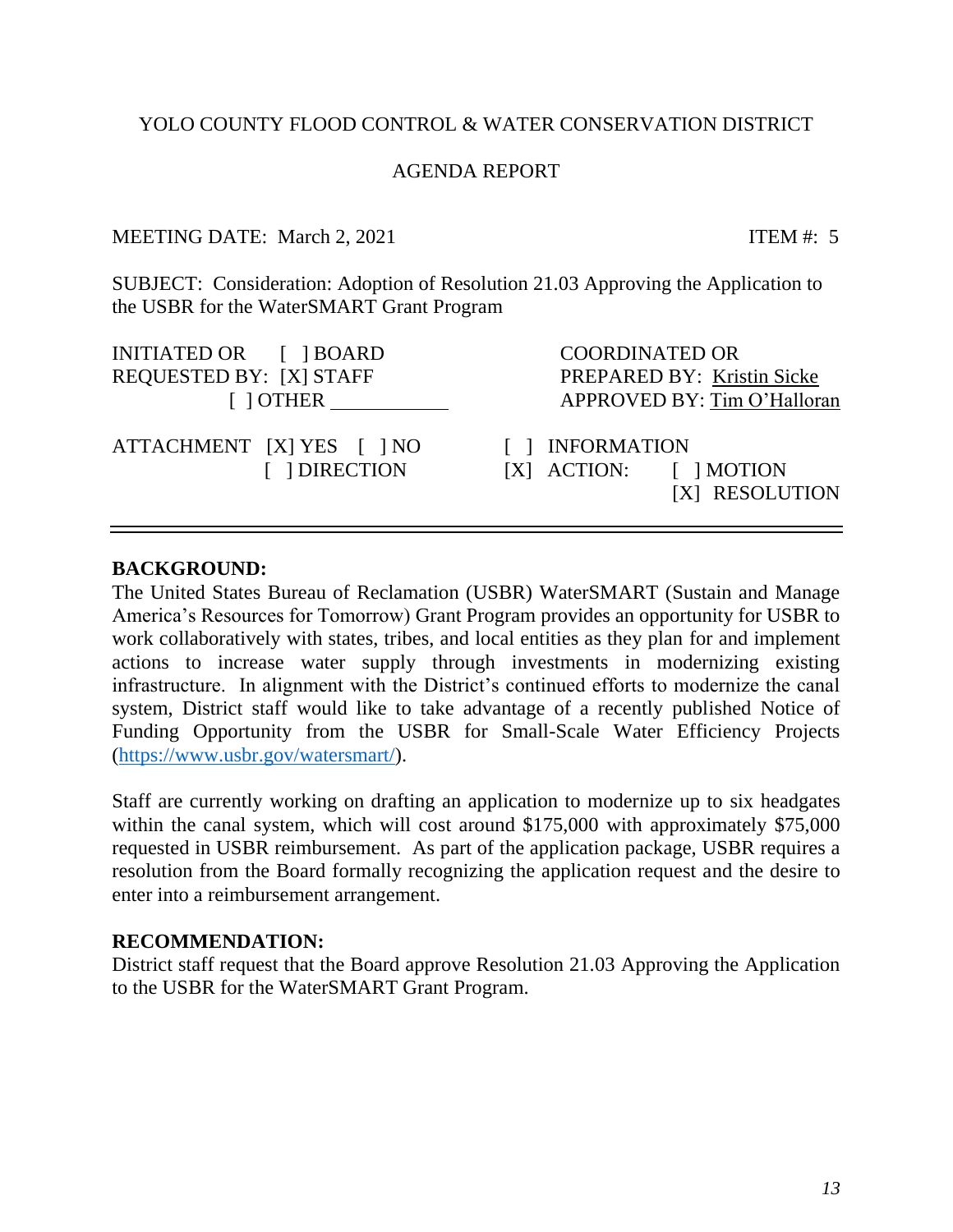#### **RESOLUTION NO. 21.03**

# **A RESOLUTION OF THE BOARD OF DIRECTORS OF THE YOLO COUNTY FLOOD CONTROL AND WATER CONSERVATION DISTRICT APPROVING THE APPLICATION TO THE USBR FOR THE WATERSMART GRANT PROGRAM**

**WHEREAS**, the Yolo County Flood Control and Water Conservation District (District) is a special district and provides irrigation water to farmers in western Yolo County, California; and

**WHEREAS**, the United States Bureau of Reclamation (USBR) has published a Notice of Funding Opportunity for the WaterSMART Small-Scale Water Efficiency Projects (NOFO No. R21AS0030); and

**WHEREAS,** the District promotes, supports, and encourages water conservation and structural and technological advancements to improve efficiency, enhance customer service, and ensure water resources sustainability in the future; and

**WHEREAS,** the District has suffered through a drought that allowed no or limited surface water in 2009, 2014, and 2015, and is expecting a surface water supply shortage for the 2021 irrigation year; and

**WHEREAS**, the District needs to continue to advance canal modernization efforts to minimize spill and promote water conservation within the District's service area and to sustain the vitality of farms within Yolo County; and the District appreciates USBR's solicitation and funding opportunity.

**NOW, THEREFORE, BE IT RESOLVED** by the Board of Directors of the Yolo County Flood Control and Water Conservation District, that application be made to the United States Bureau of Reclamation (USBR) for the USBR WaterSMART Grant Program. The General Manager of the Yolo County Flood Control and Water Conservation District, or his designee, is hereby authorized and directed to prepare the necessary data, conduct investigations, and file such application. Additionally, if selected for a WaterSMART Grant, the District will work with USBR to meet established deadlines for entering into a cooperative agreement.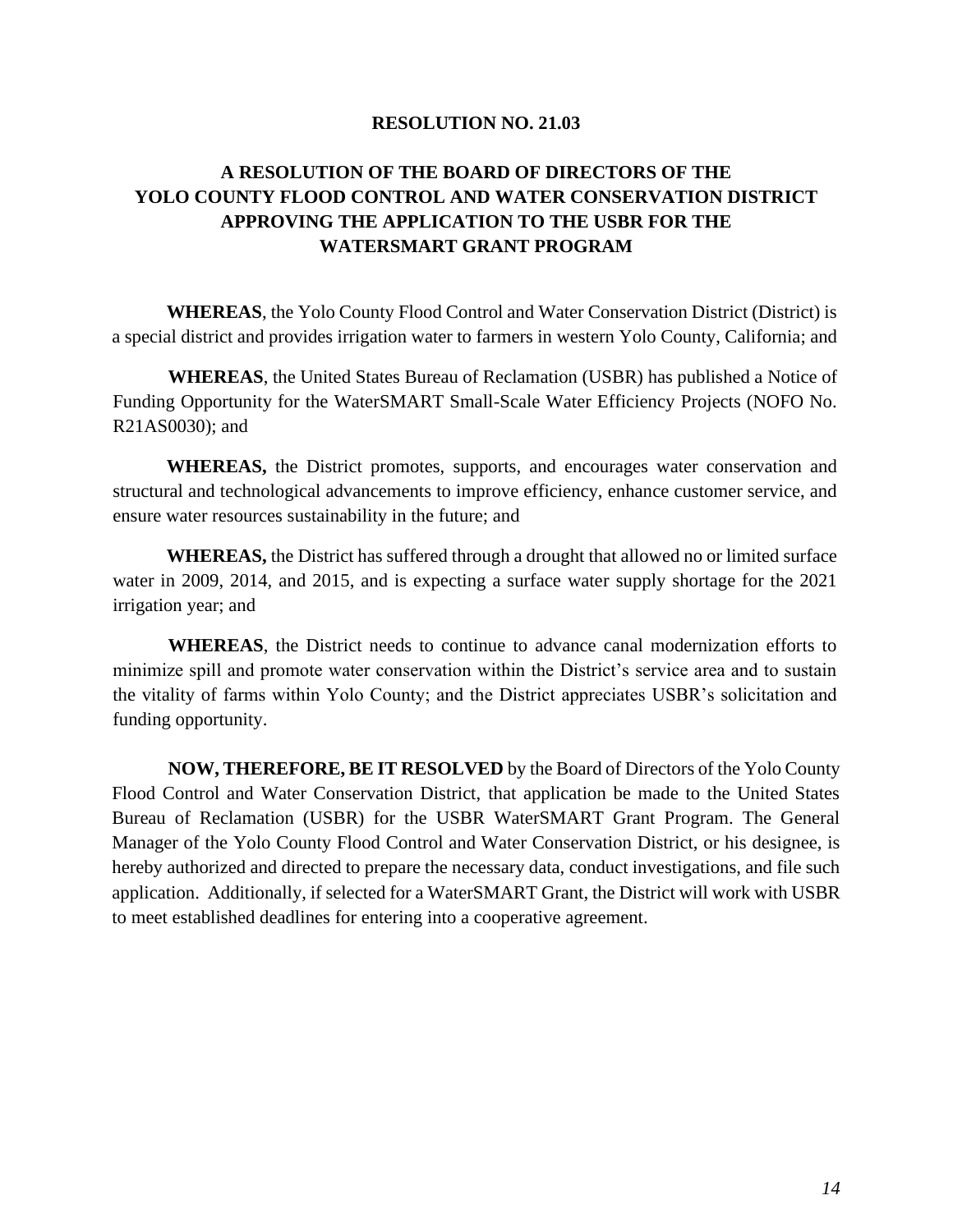**PASSED AND ADOPTED** by the Board of Directors of the Yolo County Flood Control and Water Conservation District on March 2, 2021 by the following vote:

AYES: NOES: ABSTAIN: ABSENT:

Signed and approved by me this 2nd day of March 2021.

Bruce Rominger, Chair

\_\_\_\_\_\_\_\_\_\_\_\_\_\_\_\_\_\_\_\_\_\_\_\_\_\_\_

Attest:

Tim O'Halloran, Secretary

\_\_\_\_\_\_\_\_\_\_\_\_\_\_\_\_\_\_\_\_\_\_\_\_\_\_\_\_\_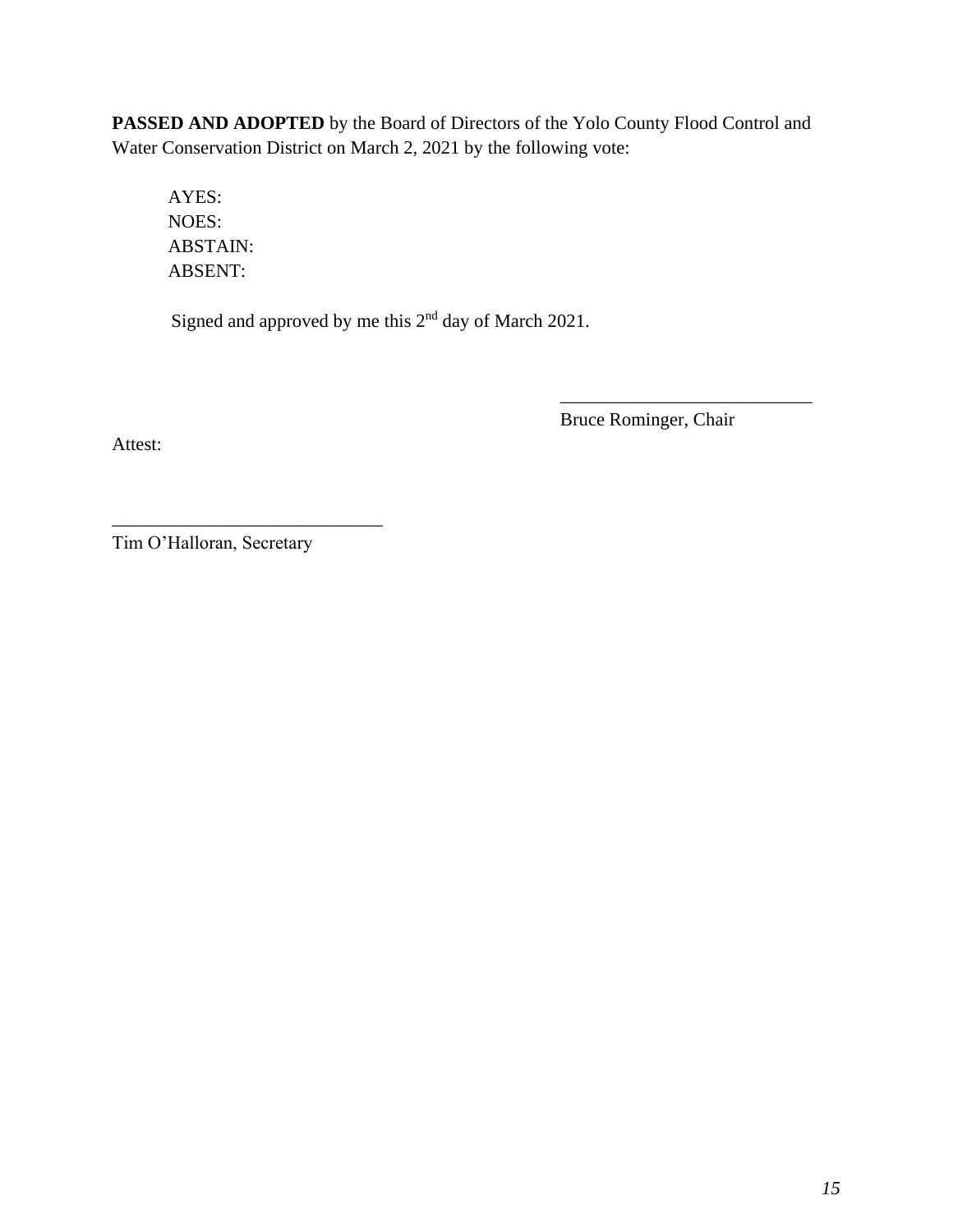*16*

# YOLO COUNTY FLOOD CONTROL & WATER CONSERVATION DISTRICT

# AGENDA REPORT

MEETING DATE: March 2, 2021 ITEM #: 6

SUBJECT: Consideration: Update on Financing Opportunities and Review of District's Draft Debt Management Policy

INITIATED OR [ ] BOARD COORDINATED OR REQUESTED BY: [X] STAFF PREPARED BY: Kristin Sicke

ATTACHMENT [X] YES [ ] NO [ ] INFORMATION

<span id="page-15-0"></span>[ ] OTHER APPROVED BY: Tim O'Halloran

 [ ] DIRECTION [X] ACTION: [X] MOTION [ ] RESOLUTION

# **BACKGROUND:**

District staff have been working with Government Financial Strategies to investigate financing opportunities for large capital projects. Last month, staff requested Resolution 21.01 be adopted to allow for reimbursement of the Indian Valley Reservoir Hydroelectric Rehabilitation Project.

Staff will provide the Board with an update on the tasks completed to date and the intention and process for requesting borrowing in the short-term. As part of the financing process, it was evident that a comprehensive debt policy is vital to illustrate a well-managed debt program is in place prior to any financing request. The District's draft Debt Management Policy is attached for Board review and consideration of adoption.

# **RECOMMENDATION:**

District staff request that the Board adopt the Debt Management Policy.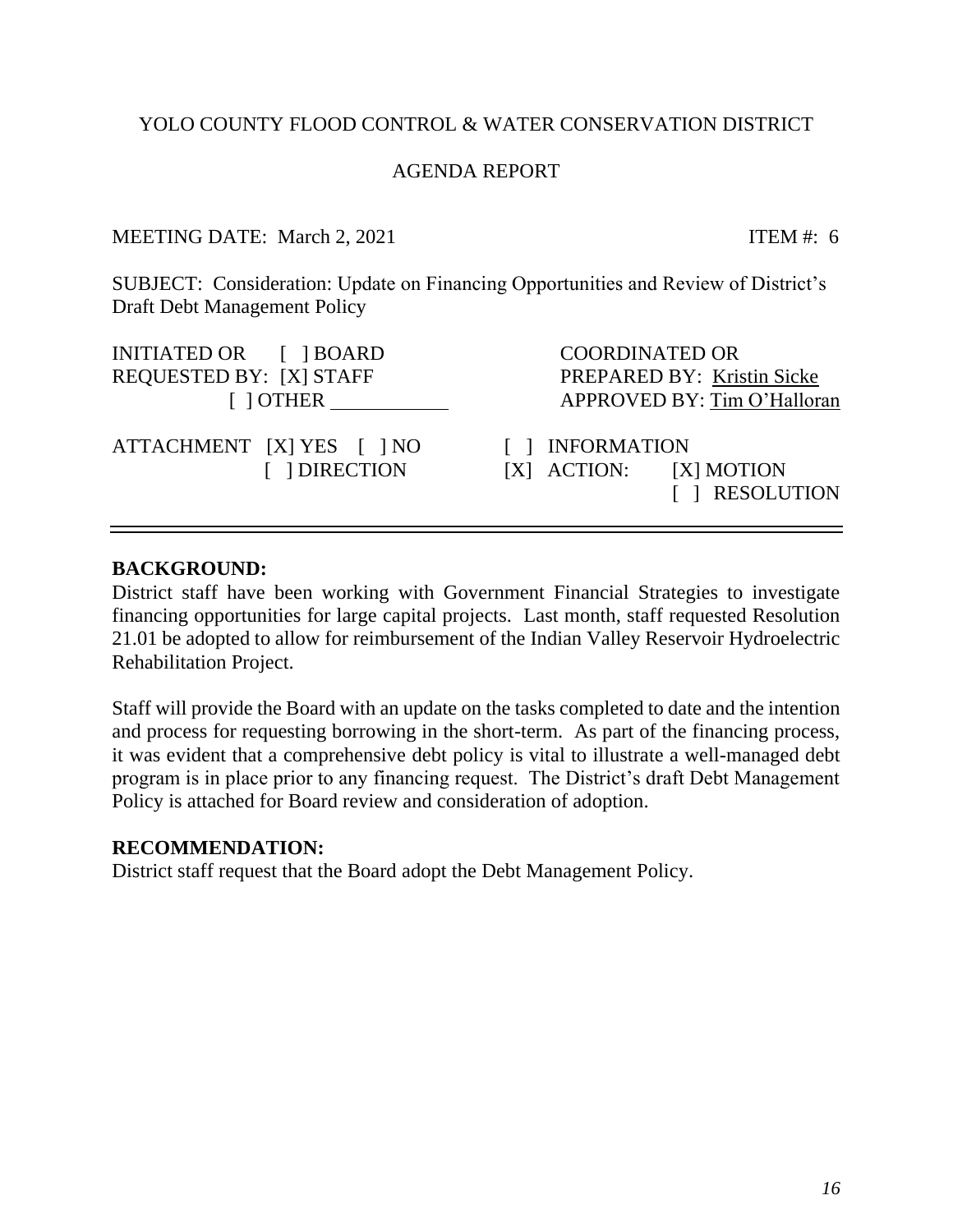# **YCFC&WCD Debt Management Policy**

# **Purpose**

The Yolo County Flood Control & Water Conservation District (District) recognizes that the foundation of a well-managed debt program is a comprehensive debt policy that guides the issuance of debt, management of the debt portfolio, and adherence to relevant laws and regulations.

The purpose of this policy is to improve the quality of decisions, articulate policy goals, provide guidelines for the structure of debt issuance, and demonstrate a commitment to long-term capital and financial planning.

This debt policy sets forth comprehensive guidelines for financing capital expenditures, as well as for addressing short-term cash flow needs. The objectives of this policy are that:

- 1. The District obtain financing only when necessary.
- 2. The District use any type of debt financing allowed by California law (e.g., revenue bonds, special tax bonds, certificates of participation, lease-purchase financings, tax and revenue anticipation notes), so long as the financing meets the standards for appropriateness and efficiency described below.
- 3. The District use a process for identifying the most appropriate and efficient timing, amount and structure of debt.

Factors to consider when determining the appropriateness of debt are to include the following:

- Why debt rather than cash expenditure is appropriate.
- Annual debt service and debt administration costs.
- The District's financial condition.
- The District's tax base.
- Repayment source, including the amount available and its reliability.
- Legal constraints resulting from the debt (e.g., prepayment terms, reporting requirements).
- Additional future capital needs.
- Type of debt instrument.

Factors to consider when determining efficiency are to include the following:

- Up-front cost plus long-term costs.
- Future flexibility.
- 4. The District will operate with caution, and thoroughly investigate all possible conflicts of interest.
- 5. The District will ensure that any required initial and periodic reporting to investors, credit rating agencies, trustees, and federal and state agencies is timely and accurate.

The Board of Directors will review this policy at least every five years and update it as needed. Such a review will include a review of the then-current Government Finance Officers Associations (GFOA's) best practices on debt management policy.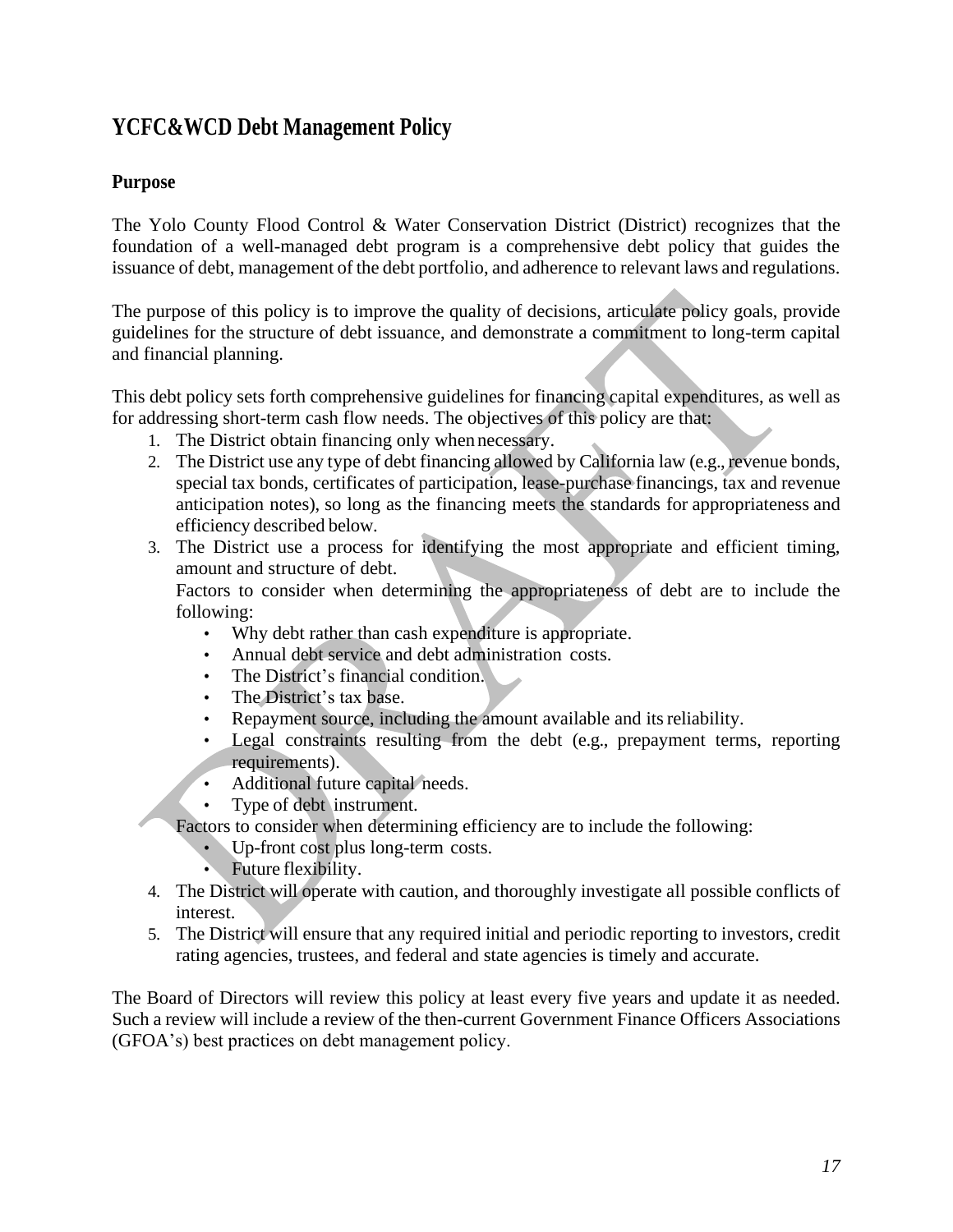# **Short-Term Operating Debt Policy**

The expenditures associated with the District's day-to-day operations will be covered by current revenues. However, the District may experience temporary cash shortages because it does not receive its revenues in equal installments each month, yet large operating expenditures occur regularly in equal amounts. To finance these temporary cash shortfalls, the District may incur shortterm operating debt. The District will base the amount of the short-term operating debt on cash flow projections for the fiscal year and will comply with applicable federal and state regulations. The District will pledge operating revenues to repay the short-term debt in one year or less. The District will minimize the cost of the short-term borrowing to the greatest extent possible.

# **Long-Term Capital Debt Policy**

The following will apply to the issuance of long-term debt:

- 1. The District will not use long-term obligations for operating purposes.
- 2. The term of the long-term obligations will not exceed the useful life of the projects financed.
- 3. The District will strive to minimize increases in debt service from year to year.
- 4. When any long-term debt is issued, the Board of Directors will make findings as to the repayment source(s) and the sufficiency of the repayment source(s) until the debt is fully repaid.

# **Internal Interim Financing**

When sufficient funds are available, the District will consider appropriating them to provide interim financing until long-term financing can be completed, usually within the fiscal year. When the long-term debt obligation is subsequently issued, the funds will be repaid. Use of this strategy requires specific advance notification to the Board of Directors.

# **Responsibilities of the General Manager**

The General Manager, or the General Manager's designee, will have the primary responsibility for developing financing recommendations and ensuring implementation of the debt policy.

The General Manager will review the operating cash flow monthly to determine the need for internal borrowing to maintain progress on the capital improvement program.

The General Manager will review the District's Capital Improvement Program (or Capital Prioritization Worksheet and Annual List of Capital Jobs), including the need for financing to maintain the progress on the capital improvement program. This review will be presented to the Board of Directors annually. Best practice is to do so in documented form either as part of the adopted budget or in the District's Management Discussion and Analysis prepared for the annual audit report.

Because issuing debt is a periodic endeavor and the capital markets constantly change, at least 30 days prior to consideration of any financing the General Manager will review current GFOA debt management best practices, advisories and guidance documents (found at https://www.gfoa.org/best-practices/debt-best-practices) and identify those relevant to